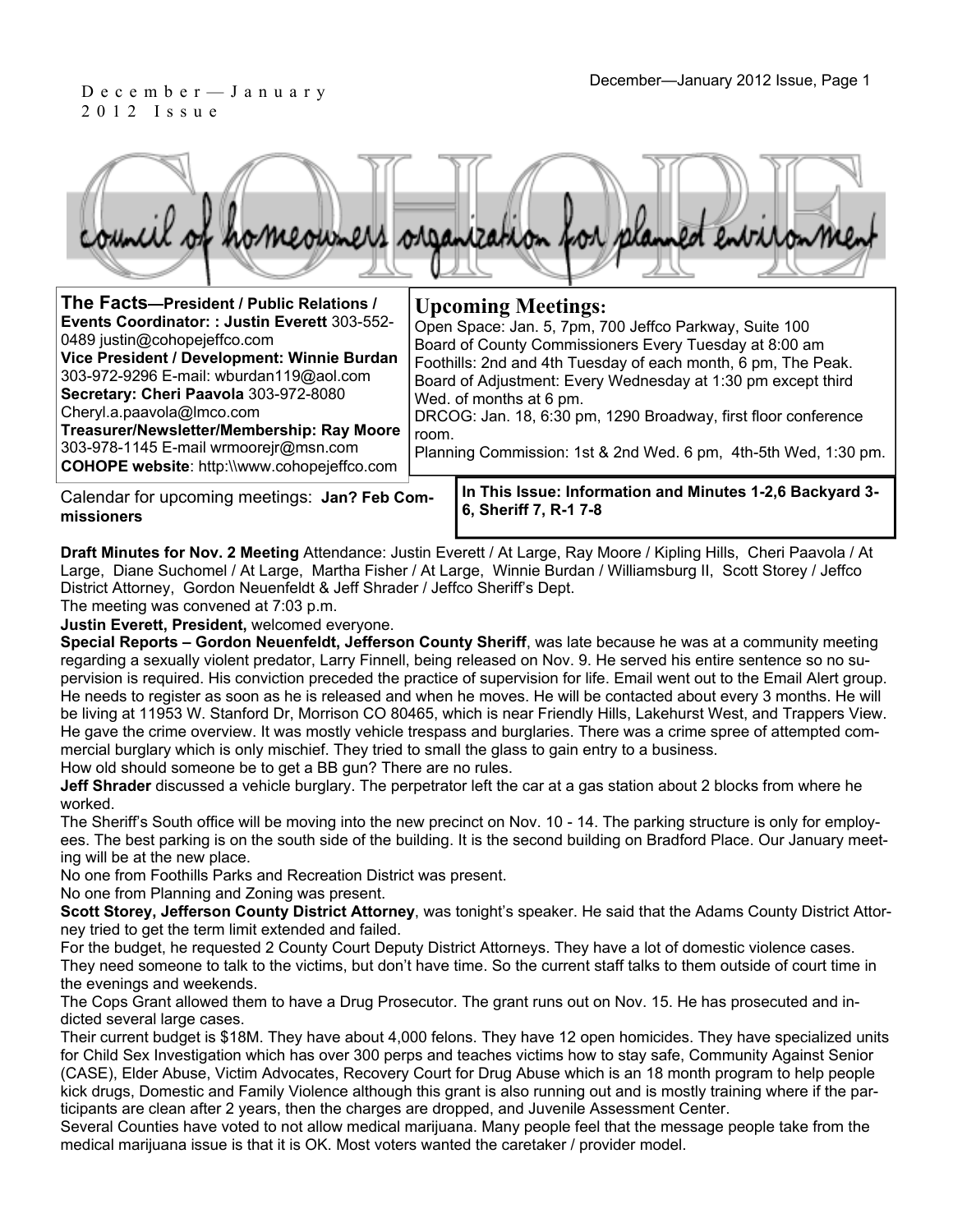Scott doesn't think that the Bond Project which removes Bondsman is working.

He would like legislation to allow illegal immigrants to be prosecuted before they are deported. Now people who are illegal immigrants and commit a felony are bonded out. The ICE comes in and the people choose voluntary removal. They get returned to the country from which they arrived. The victims get no satisfaction. And in this situation the bondsman only loses their fee for people who are deported. A citizens loses whatever they put up for collateral.

We lost the Eastwood case; he was found insane. He is a paranoid, schizophrenic who wasn't taking his medicine. He took his dad's gun and knew that he should not have. He waited for the Resource officer to leave because he knew this person would confront him. But he argued that he was insane when he pulled the trigger.

What is the average stay in a Mental Hospital? It is 7 ½ years but it varies. Initially he will be locked up. Then allowed supervisory leave, conditional leave, etc.

The turn out for Senior Law Day was real good. This is the first year.

The Safety Fair had a bout 5,000 people attend. This is the third year.

What will he do when he is no longer in office? He doesn't know but it won't be in Private Practice. He wants to be a prosecutor, not a defender.

Someone asked about what to do if you are being stalked. The person tried to get a restraining order, but the judge denied it because he needed more evidence. It could just be that judge. Usually a Temporary Protection Order is issued until the restrained party can present their case in court.

**Reports from Officers** Roll Call was not taken. We didn't have enough members present for a quorum.

**Justin Everett, President,** discussed redistricting and reapportionment. The border for House District 38 jogs around quite a bit and includes Littleton, Centennial and Greenwood Village. This is it unless the Colorado Supreme Court overturns it. It will either be adopted or kicked back with instructions. The Secretary of State needs to get the map by Dec. 14. Political caucuses are on Feb. 7.

The Feb. meeting will be with the Commissioners.

Mike Kopp has resigned from his position due to his wife passing away. The Vacancy Committee consists of 140 people. The 3 candidates are Jim Kerr, Tim Neville, and Gary Fillpod *(Spelling may be wrong).*

What issues should we discuss at our Annual Meeting? We need to do something to expand membership perhaps an issue that would make headlines and garner publicity. We could try the RTD issue or Water and Sewer issue. **Winnie Burdan, Vice President**, was present.

**Ray Moore, Treasurer**, gave the Treasurer's Report. We have \$1,830.04. He will not be available to do the Dec. Newsletter.

**Cheri Paavola, Secretary,** did not present the Sept. Minutes. We didn't have a quorum.

**Diane Suchomel** attended the RTD meeting. 8 routes that serve this area will either be discontinued completely or partly eliminated. They are the following routes: 60, 59, 67, 76, 77, 100, 401, and 63X. They will be replaced with a Call n Ride service in part of the affected area which starts taking calls at 5:30 a.m. The service will run from 6:00 a.m. until 7:00 p.m. People will either need to call in advance of each time they want to request a scheduled ride or request one via RTD's website. Payment is required for riding call-n-ride's small buses. People may contact RTD for additional information.

2012 Littleton Sewer rates will be increasing by the same percentage for in district and out of district.

They are taking comments on the County Administration and Proposed Budget until Nov. 15. The current budget is \$18M plus capital. It has to be completed by Dec. 6.

**Old Business** The Distressed Property resolution takes affect on Saturday.

**New Business** Someone received mail that looked like a bill for Water Service Line. It is from someone trying to sell you insurance.

What is the status of the Harriman Lake Dam? They are selecting the contractor now. During construction, the whole park will be closed.

What can a HOA do about a old tree? This should be a Covenant violation under the Nuisance section. Announcements

The Christmas Party will be on Dec. 2 at 7:00. It will be a pot luck. *(Cancelled due to Hostess' illness)* We adjourned at 8:54 p.m.

| <b>COHOPE Treasury Activity: Nov-Dec 2011</b> |     | W. R. Moore, Treasurer |
|-----------------------------------------------|-----|------------------------|
| <b>Beginning Balance Nov 2, 2011</b>          |     | 1837.08                |
| <b>Deposits</b>                               |     | 0.00                   |
| Withdrawals                                   | S.  | 7.04                   |
| Oct Newsletter \$7.04                         |     |                        |
| Ending Balance Jan 4, 2012                    | \$. | 1830.04                |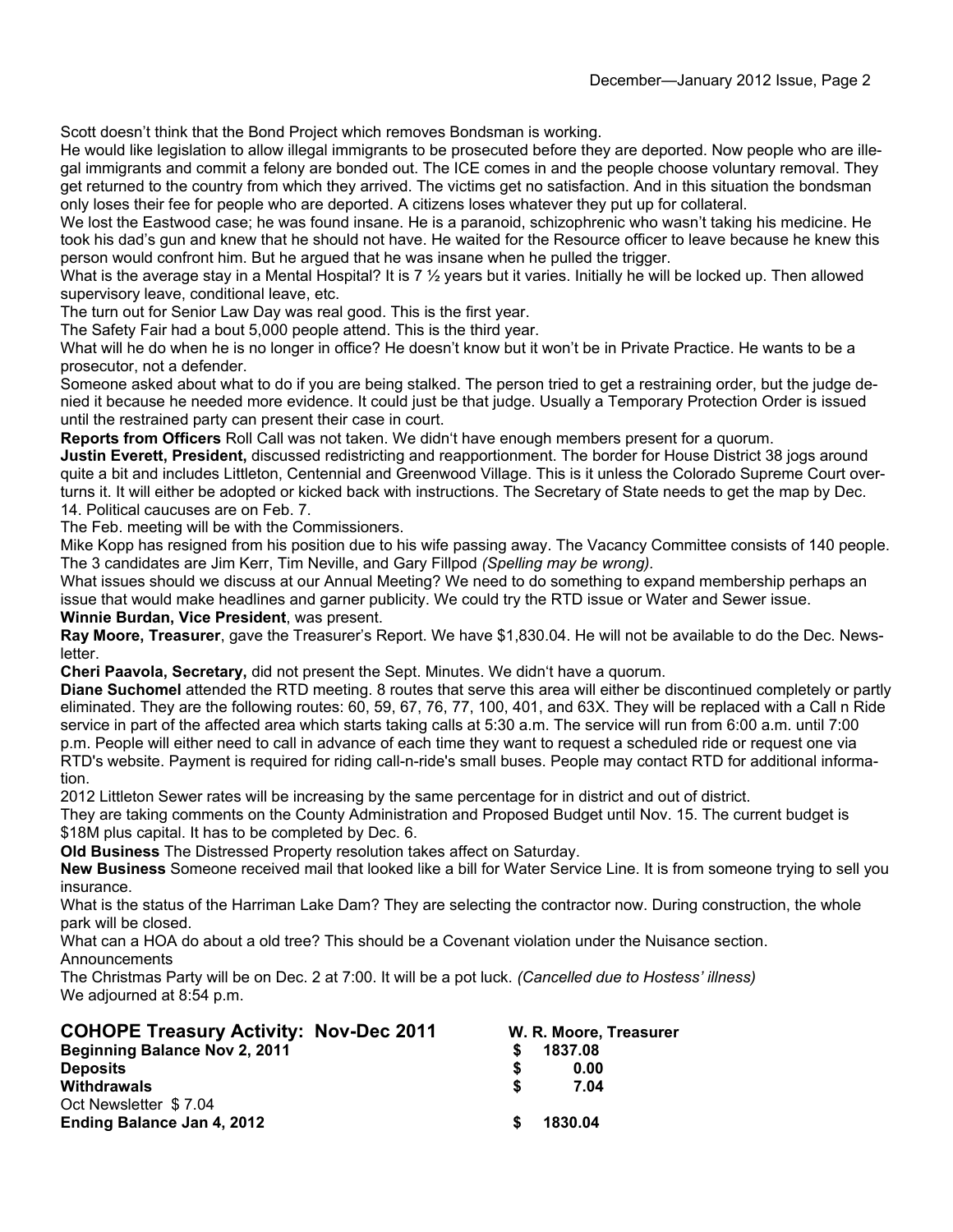# **THE BACKYARD**

### Columbine Hills News

*From* **Draft Minutes of the November Meeting** Meeting was called to order by President Bruce Yarish at 9:07a.m. Eight board members and two homeowners were present..

Old Business: The dirt mound on Platte Canyon next to the storage facility is still being investigated. We are trying to find out who put the dirt there and how long it will be there.

The holiday hayride event is set for Saturday, December 10th. It starts at 6 p.m. Meet at the picnic shelter on S. Kendall Blvd. and W. Elmhurst Avenue. Volunteers are needed to help set up, provide cookies and drinks. The board will be calling those who have shown interest in helping with events. Contact a board member by phone or through the email address if you are interested in helping. Leigh Reider is our volunteer coordinator for this event.

Columbine Hills Elementary School reports that the concerns about the drop zone at the school is controlled by Jeffco and concerns about a tree blocking site for vehicles leaving the school parking lot does not appear to be a problem after all.

New Business: It was noticed that there are Realtors putting out brochures that Columbine Hills does not have an HOA and that all RV's are welcome. The board will be contacting these Realtors that CHICA, while not technically an HOA but is a Civic Association with covenants that must be provided at home sale closing. Each residence in Columbine Hills falls under the covenant for the filing in which that particular residence is located, as well as Jefferson County zoning requirements.

The treasurer reports that due to the heavy expenditures and commitments this year, including significant matching funds to Foothills Park and Rec. for a new playground at S. Kendall Blvd. and W. Canyon Avenue, our dumpster days, and signs at two entrances we will need to have a strong membership drive for 2012. Please support CHICA in 2012 There being no further business, the meeting was adjourned at 9:40 a.m.

Respectively submitted— *Mark Johnson, CHICA Secretary*

# Columbine Knolls South II REVIEW

**President's Corner** I would like to say a big "thank you" to the twenty community and board members who took time out of their busy schedules to attend the November HOA Board meeting. The room was full of lively discussion on topics ranging from budgets to legal issues. Be sure to check the minutes for details. Hopefully, by the time you receive this newsletter, the HOA sponsored landscaping at Chatfield and Yukon will be completed and the gardens will be ready for the flowers that we will plant in the spring. Over the winter we will be putting a committee together to help plant and maintain those gardens. Please give me a call or email at president@cksii.org, if you are interested in volunteering for this project.

December is an especially beautiful month to drive around our community and see all the beautiful lights brightly welcoming the upcoming holiday. Seeing them from a wagon drawn by two amazing horses is even more fun! I hope you all are planning on attending this fun filled event on Dec. 4th. Another example of your HOA at work!

As you prepare your 2012 calendar, be sure to mark January 10, 2012 as an important date. This is the date of the Columbine Knolls South II Annual Homeowners' Association Member Meeting. At that meeting you will be electing four board members who will each serve a two year term and voting on the 2012 budget. The budget will be posted on the CKSII website for your review prior to the meeting. Now is the time to think about getting involved on the CKSII Board of Directors. You can do so by contacting any board member and indicating your interest. The CKSII Board is only as good as those taking the time to volunteer make it. Is it your turn? Pick up the phone or email a board member today and get involved!

I would like to wish you all Happy Holidays and hope to see you at the Holiday Hayride on December 4th. — *Stephanie Haberkorn, President*

*From* **Columbine Knolls South II Homeowners Association Board Meeting Minutes: Nov. 8, 2011** President Stephanie Haberkorn called the meeting to order at 7:00 p.m. Board members, Debbie Opperman, Ron Cunning, Greg Steward, Tom McEwen, John Schutt and Justin Phillips were in attendance. Roger Borcherding of DARCO Property Management, Annette Richmond, an attorney with the legal firm of Orten Cavanagh Richmond & Holmes, LLC and nine residents were also in attendance.

TREASURER'S REPORT: Ron Cunning reported that the HOA currently has 278 members.

ACC REPORT: Tom McEwen reported that five ACC approval requests were received, since the last meeting. Two have been approved and three are in the approval process.

MANAGEMENT REPORT: Roger Borcherding of DARCO Property Management reported that since the last Board meeting in October, three inspections were conducted. There were 10 screening/ parking issues, 1 issue involved an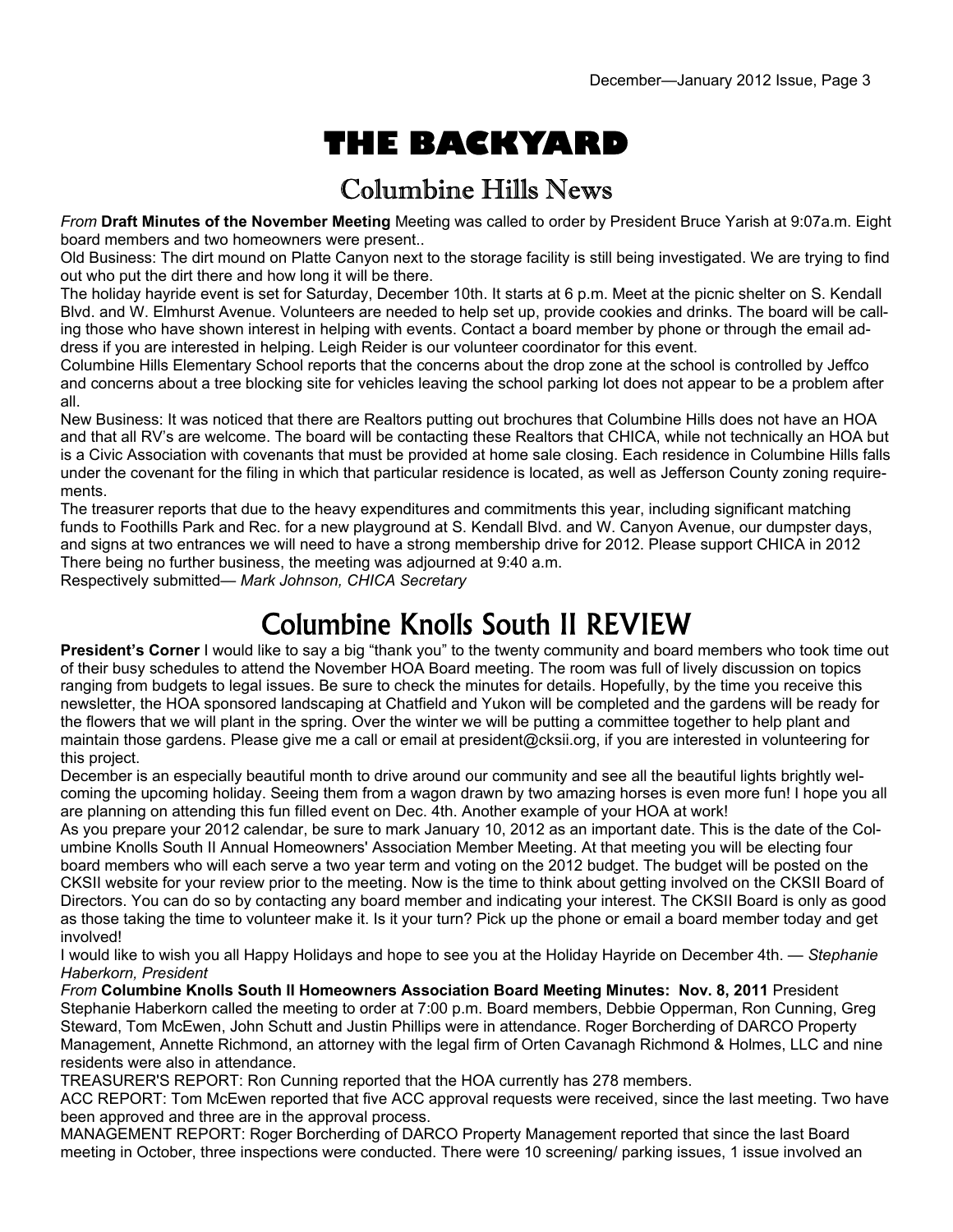improperly painted shed, 1 involved a basketball goal and 1 concerned property maintenance. DARCO provided status letter requests for sales of three properties. Nine properties are currently for sale with three in foreclosure. At the conclusion of Mr. Borcherding's report, two issues regarding covenant enforcement were discussed. Ryan Tyler spoke regarding a shed that he had built and painted red. Mr. Tyler asked for an explanation as to why the ACC was requiring that the shed be painted another color. It was explained that the ACC request submitted by Mr. Tyler failed to disclose that the intended color of the shed would be red to match his gazebo, which cannot be readily seen from the street. Rather, the request stated that the shed would have "paint & shingles to match house & gazebo." Mr. Tyler also failed to obtain the required Miscellaneous Zoning Permit from Jefferson County Planning and Zoning for the construction of his shed. The ACC approval is contingent on obtaining that permit, as well. Mr. Tyler then asked if he was limited only to the color of his house. There is no such limitation and it was recommended that Mr. Tyler submit another ACC Approval Request form, include paint samples, and identify where each color would be applied. The Board thanked Mr. & Mrs. Tyler for taking the time to attend the meeting and addressing the issue.

Annette Richmond, an attorney with the legal firm of Orten Cavanagh Richmond & Holmes, LLC (OCRH), which represents the Association, provided the legal history of a boat that is improperly screened/stored. This issue began in 2008. Since that time, many letters have been sent to the owner by both DARCO Property Management and OCRH requesting that the problem be corrected. The owner did not respond to any of those letters and did not correct the problem. The owner also failed to make court appearances on at least three occasions. As a result, the court found in favor of the Association, required that the owner comply with the covenants and awarded all costs incurred by the Association related to the covenant enforcement process. Ms. Richmond recommended that the Board take the necessary legal steps to correct the covenant violation and recover the costs associated with this issue as allowed by the court. Ms. Richmond recommended that the boat be removed, stored and sold at a Jefferson County Sheriff sale. The proceeds of the sale would be used to recover Association costs. The Board then asked questions regarding additional options should the proceeds of the sale not be sufficient, as well as procedural questions. After all questions were answered, the Board deliberated and made the decision to proceed. A motion was made by John Schutt to proceed with the removal and storage of the boat, with the assistance of the Jefferson County Sheriff, and subsequently sell the boat at a Jefferson County Sheriff's sale. If proceeds of the sale fail to meet all of the costs of covenant enforcement, legal fees, court costs, towing and storage, the balance due will be recovered through lien, garnishment, or other options as recommended by council. The motion was seconded by Debbie Opperman. A vote was then taken and the motion passed unanimously. Ms. Richmond and Mr. Borcherding will coordinate with the Jefferson County Sheriff for the removal, storage and sale of the boat.

SOCIAL COMMITTEE: Community Picnic; Bob Haberkorn, the committee chairman, reported that the picnic had been very successful and that the committee is exploring additional ways to make it even better.

Hay Ride; This year's hay ride is scheduled for December 4th and the anticipated expenditures, according to Mr. Haberkorn, will be \$1,000.00, which include the horse-drawn wagon, Santa Clause, food and other miscellaneous expenses. Greg Steward motioned to approve the appropriation of funds for the event. The motion was seconded by John Schutt and was approved with a unanimous vote.

CHATFIELD AND YUKON ENTRANCE: License Agreement; The license, which allows CKSII community access to the county property at the Yukon and Chatfield entrance, was approved by the Jefferson County Commissioners at their October 25, 2011 meeting. Schultz Industries, the contractor for CKSII, will install landscaping over the next few weeks. The final plant material will be installed next spring in the two planters, which are located on each side of that entrance. 2012 HOA BUDGET: Ron Cunning, the HOA treasurer, provided the Board with a draft of the Association budget for 2012. Each line item on the budget was then discussed, including estimates of anticipated income, as well as those expenses which are difficult to predict such as legal costs and trash service. Using past years' income and expenses as indicators and anticipated HOA member growth, the Board constructed their proposed 2012 Homeowners' Association budget, which will be presented to the membership for discussion and a vote at the January 10, 2012 annual meeting. ANNUAL MEETING: The Columbine Knolls South II Homeowners' Association Annual Meeting will be held on Tuesday, January 10, 2012 at 7:00 p.m. at Coronado Elementary School. The agenda will include a member vote on the proposed budget for 2012, election of new board members and a vote on proposed Association bylaw changes, if any. Proxy Forms; Members, who are unable to attend the annual meeting, are encouraged to submit their proxy form. Proxies count for the purpose of establishing a quorum. The proxy form can be downloaded from the home page of the community web site at www.cksii.org. Instructions for completing and submitting the proxy form are on the form. The meeting was adjourned at 9:23 p.m.

## *The Leawood Rapporter*

*From* **Leawood Civic Association Minutes of Nov. 8, 2011** The meeting was called to order at 7:09 p.m. by President, Mike Shaw. Also in attendance were board members Laurel McFerrin- Ontiveros, Rhonda Eveleth, Richard White, and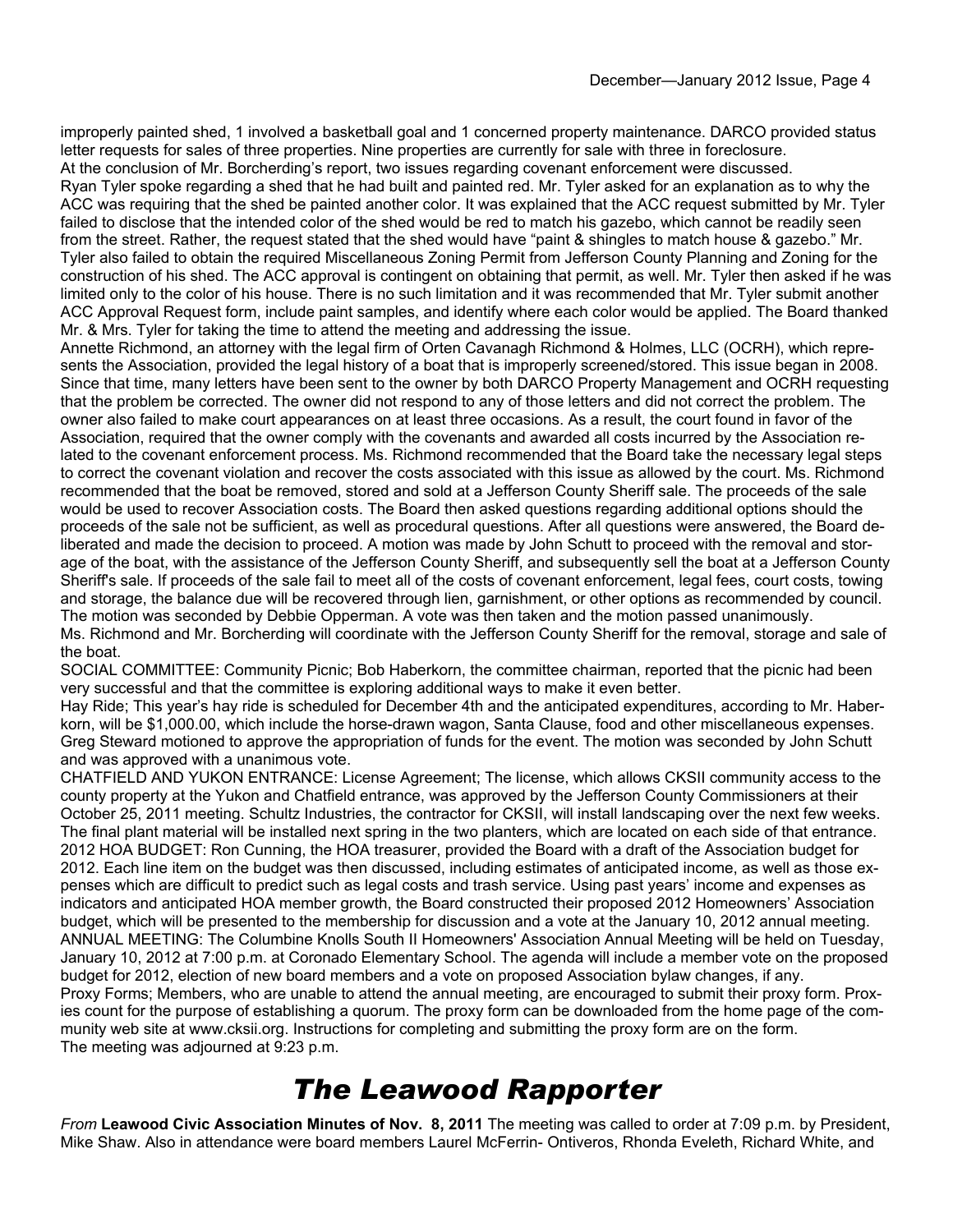Paul O'Connor and Leawood resident Debby Baker.

Richard White presented the treasury report. The Board approved the purchase of new flood lights for the Jay Court entrance and new zip ties which are used for the signs that are put up around the neighborhood to announce upcoming events. Mike Shaw will contact an electrician to determine the problems with the electrical issues that were experienced last year with the Christmas lights. These lights will be put up after Thanksgiving.

The Santa Party was discussed which will be held at Leawood Elementary School on Wednesday, December 7th from 6:00 to 8:00 p.m. Debby Baker is heading up the event, which is VERY MUCH APPRECIATED by the LCA board. Volunteers should be at the school between 4:30 and 5:00 to help set up. Board members will donate cookies and punch but any attending residents are encouraged to bring additional cookies as well. Mike, Paul, and Debby will work together to get signs up around the neighborhood prior to the party and take them down afterward. A Leawood neighbor will be taking photos for the Leawood Rapporter and website but parents are encouraged to bring their cameras as well if they would like to get pictures of their children with Santa and Mrs. Claus.

The meeting was adjourned at 8:05 p.m.

*From* **Leawood Recreation and Park District Minutes of Nov. 9, 2011** The Board meeting was called to order at 6:35 p.m. by President Kyle Sargent at at Leawood Elementary. Board members present were: Mibby Luedecke, Donna Snyder, Charlie Campbell, and Linda Smith, along with Dave Padilla, Parks Manager.

Public Comment – Mibby relayed some broad details about her conversation with a neighbor, who is the newly appointed state senator for District 26, regarding the project with Urban Drainage and Jefferson County to repair erosion at Weaver Park. Linda received a call from a resident asking for landscaping at the West bridge entrance and the volleyball bridge area. The resident asked the Board to also consider flattening out the sidewalk area west of the newly planted trees near the bench. This sidewalk slopes and water/snow seems to puddle on the sidewalk and freeze. These items will be taken into consideration when planning the 2012 projects and priorities.

Treasurer's Report – Donna submitted the Treasurer's report and bills to be paid were discussed. Bills include: United Site Services, Denver Water, Horizon, L&M for irrigation services, Split Rail Fence, reimbursement to petty cash, snow removal and Dave's invoice. Linda moved to accept the Treasurer's report and pay bills. Mibby seconded and the motion passed.

Parks Manager Report – Dave reported that all irrigation boxes at Leawood Park have been raised as planned and a main water line repaired. All irrigation lines have been blown out and the water is off in all parks. L&M removed leaves from the parks. Snow was removed from all parks and lots of branches were removed that had been brought down by the snow. Dave received a call about a damaged four-seater teeter in Leawood Park playground. The unit is in our storage pavilion and a new coil spring has been ordered. Given the thickness of the spring, it was likely broken by teenagers or adults. The new trees at the west end of Weaver Park have been wrapped for protection. The new ATV was picked up from RPM Motor Sports. Dave reported big ruts on the east side of Leawood Park from a homeowner's tree removal contractor. The house is on Marshall and the contractor was not authorized to take out the tree from the park side. Dave will get an estimate for the repair costs and inform the homeowner so he can contact the contractor. The potty relocation in Weaver Park will start as weather permits.

Old Business 2012 Projects Discussion – Revisions to the 2011 project list were made and the items not done will be added to the 2012 project list. Prioritization of the 2012 projects will be decided by Charlie and Dave and discussed at the December meeting. New items will be added as needed.

Dutch Creek Erosion Control Project – Urban Drainage is close to having the final plan from their consultants. They will send this to the Board for a final review. The final plan will have the District's revegetation plan as the revegetation plan. They are on track to getting a contractor on board by next month, and the project started sometime at the beginning of next year.

New Business Continue 2012 Draft budget discussion – Small revisions to the budget discussed at last month's meeting, as well as at this meeting, were done. Final approval will take place at the December 14 meeting.

Future Board Meetings – The next meeting will be held on Wednesday, December 14, 2011 at 6:30 p.m.

Adjournment – The meeting was adjourned at 7:43 p.m*.— Linda T. Smith, Vice President and Secretary*

### **Williamsburg II News**

**President's Message** Happy Holidays. Here's hoping we've all burned off the caloric excess from the Thanksgiving meal and no leftovers remain in the fridge to haunt us. For many, the holiday frenzy is about to begin if it hasn't already done so. As you read this, perhaps you've already maxed a credit card after scouring the stores on Black Friday and already been to at least one holiday party. Whatever your holiday routines and traditions may be, I hope the season brings all the good cheer you deserve. Don't forget to join us for this month's Holiday Hayride scheduled for Saturday December 10th as well as turning on your lights for the Holiday Lighting Event scheduled for Wednesday December 14th. Details elsewhere in the newsletter. As noted in last month's newsletter, we have a vacancy on the Board. Please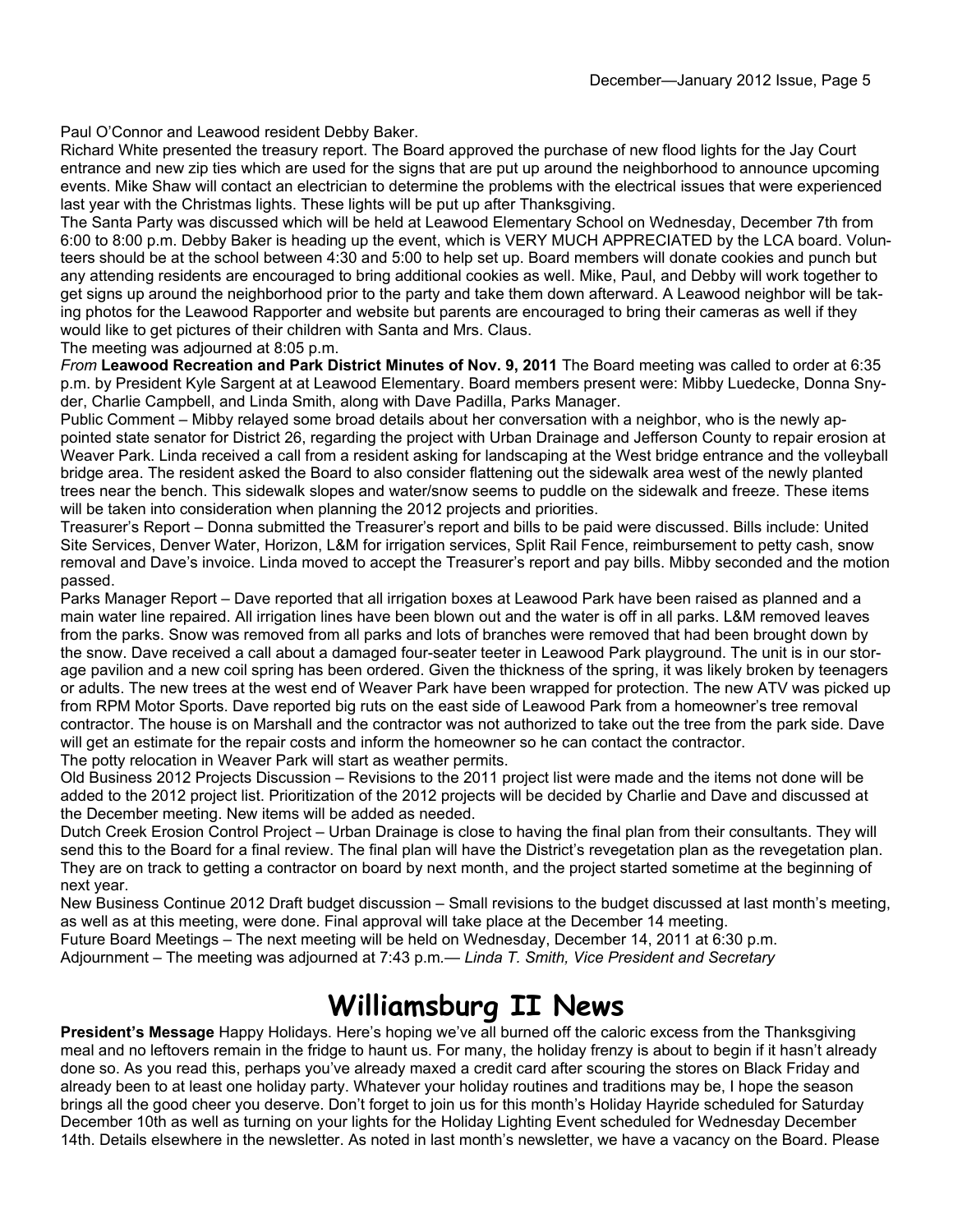give some consideration to filling the vacancy and participating.

Stop by our next meeting in January, meet the board members and introduce yourself. Thanks for your consideration. On behalf of the entire HOA Board, I extend the warmest greetings of the season and I leave you with this thought, "But I am sure that I have always thought of Christmas time, when it has come round... as a good time; a kind, forgiving, charitable, pleasant time; the only time I know of, in the long calendar of the year, when men and women seem by one consent to open their shut-up hearts freely."— Charles Dickens, A Christmas Carol**—***Mike Eppers* 

*From* **HOA Meeting Minutes for Nov. 1, 2011** Mike Eppers called the meeting to order at 7:06 p.m. In attendance were Mike Eppers, Debbie Ridner, Susan Ganz, Debra White, Sharon Erickson and Bill Ganz.

All information on the website is current.

Secretary's Report: Sharon Erickson confirmed that the secretary's report in the November newsletter is accurate. Mike motioned to approve and Sharon seconded the motion.

Treasurer's Report: Susan Ganz confirmed that the treasurer's report as published in the November newsletter was accurate and asked that it be approved. Susan motioned to accept the report as published. Debbie seconded the motion. Architectural Committee Report: Bill Ganz reported that there were no new requests.

Historian: According to Debra White, Historian, all information is current. She is looking forward to adding pictures from upcoming holiday events.

COHOPE: Winnie Burden our COHOPE representative was not at the meeting to give a report. The regular monthly meeting will be later this month.

Covenant Control: No new violations to report.

Old Business: Debbie has confirmed with Bear Creek Ranch that all plans for the Hayride are set for December 10th from 4:00 p.m. to 6:00 p.m. at the Eagle Meadows Park. Board members will finalize, via email, all plans for refreshments and set up.

Holiday Lighting Contest is scheduled for Wednesday December 14th – lights on by 7:00 p.m.

The electrician who handled the repair of the front entrance lights will come back out to check several problems and repair same. After the recent snowstorm the lights quit working properly.

New Business: With the resignation of Beth Schneider the board is looking for a new board member. If you are interested please contact one of the current members.

A BIG thank you to the Eagle Scout and his troop for organizing a clean-up of the open space area and pond at the north end of our subdivision. Please see a separate article in this newsletter.

There is no board meeting in December. The next meeting will be held at 7:00 p.m. Tuesday, January 3rd 2012 at Sharon Erickson's house.

The meeting adjourned at 8:05 p.m.

**NOTE– As of the newsletter mailing date Cohope had applied for the meeting dates but had not received reservation confirmation for the new Sherriff's meeting room. We anticipate that we will be given the ok. Ray Moore will receive the reply but will not be back until after Christmas. He will notify members if there is a problem with the reservation or if the venue has to be changed or the meeting postponed.** 

**State's SOR is more current than JCSO website**—About a month ago a registered sex offender moved out of my neighborhood( saw the moving van in front of the house after the For Sale by Owner signs went down). The site the JCSO links to for crime mapping and registered sex offender posting still had him located at the former address .On 11/10 I wrote someone at JCSO and told them there was a discrepancy between the State's SOR address listing for him and JCSO's website link's address listing for him. On 11/14 I was told that the State's listing is more current due to delay in transferring information and that JCSO was going to change to a different system so their information could be available in a more timely manner.

As of this a.m. the JCSO linked registered sex offender posting info still has him located at the old address.( According to the State's address listing for him he is now living in the Westridge subdivision. I wrote someone at JCSO this a.m. and suggested it might be good to put a notice on their website telling people that the State's listing is more current so people can get accurate up-to-date information.

If you want current locations for registered sex offenders who are living in your area, then check the State's sx offender registry website or go to the JCSO and buy a paper copy of the County's list for the complete listing (including juveniles and some other registered sex offenders who don't meet the criteria for being posted on any website)

*Update—JCSO changed the disclaimer wording on their website to let people know there could be a 3 week delay in updating it.—Diane Suchomel*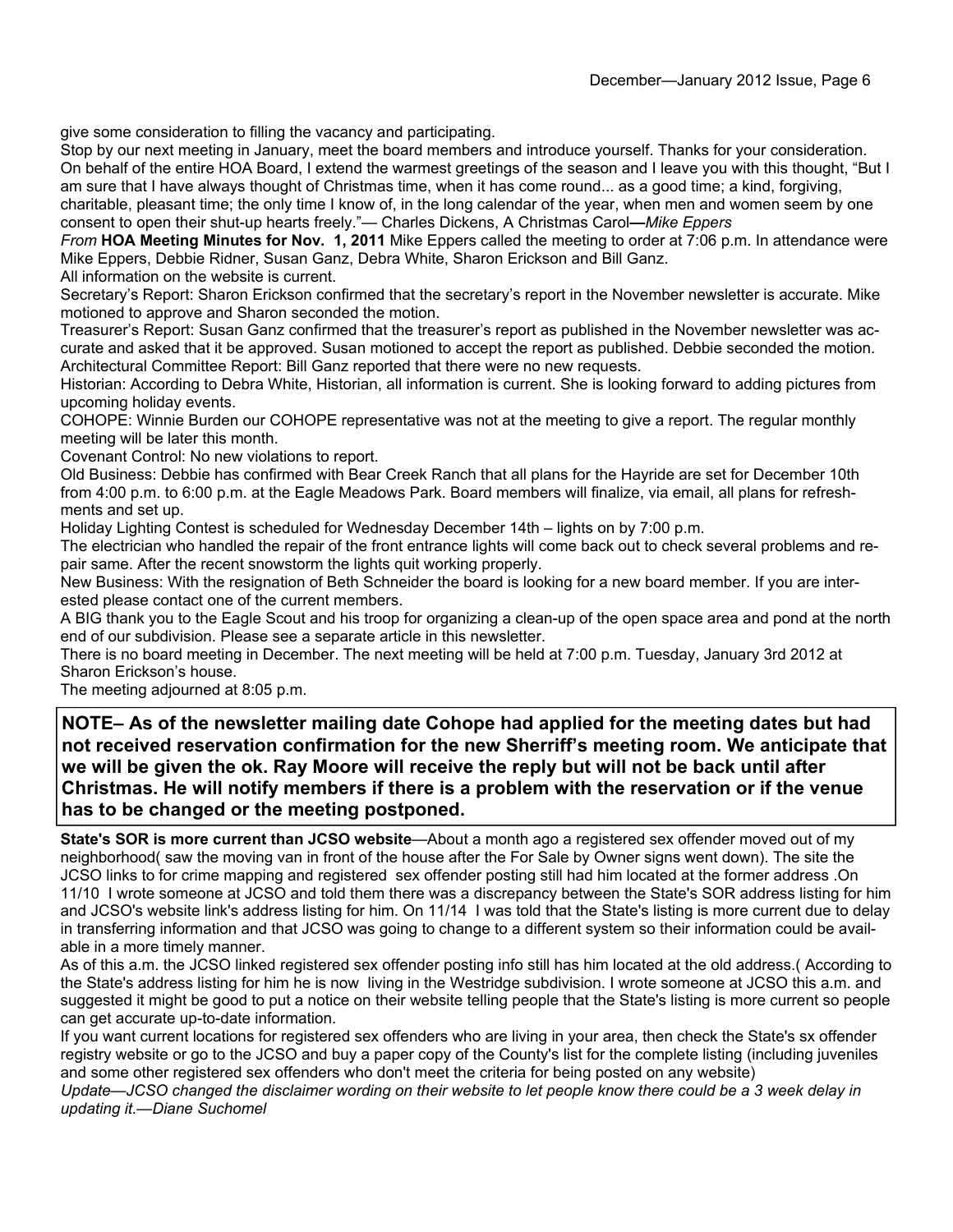**This Isn't Your Father's 911** By Sheriff Ted Mink— We all know that 911 is the number to call in the United States to get help in an emergency. A 911 call goes to the emergency dispatch center closest to the caller, and trained dispatchers send police, firefighters or paramedics to the caller's location.

The shift to mobile phones and VoIP\* lines has significantly changed emergency call-taking. Today in Jefferson County, nearly 80 percent of incoming 911 calls come from mobile phones and VoIP lines, while the rest come from traditional land lines. Calls from land lines have always provided dispatchers with information about the location of the caller. Calls from mobile phones and VoIP phones provide much less.

**Calling 911 Today** When you call 911 from a mobile or VoIP phone, the call-taker will usually only

know your phone company and phone number. The call-taker may know the general area you're calling from, but the area could be several square miles. You'll have to provide specific information so that the call-taker can send help to the right place. If you're in a building, try to provide the street address. If you're on a roadway, try to provide the cross streets, mile marker information or a well-known landmark. We can't help you if we can't find you!

**e911: Why We're Calling You in an Emergency** In Jefferson County, the e911 system (sometimes called "reverse 911") allows us to call citizens to warn them of danger. With it, we can simultaneously call multiple phones within an area that we designate, to warn residents of flood, fire, tornadoes, chemical spills, or dangerous suspects. Within moments, calls reach the affected community to deliver warnings and critical safety instructions.

If you receive an e911 call, the voice on the line will let you know it's a message from the Sheriff's Office. Also, your caller ID should display our agency's name and a call-back number. The e911 system works with all phones that have a TDD line (for the hearing impaired). If you have a telephone zapper used to block out telemarketers, or if your phone is blocked to unknown callers, you will not receive e911 calls.

**Opt In to e911** The e911 system calls numbers from two databases. One is the county's 911 database, with all listed and unlisted land lines. If you have a land line, it is automatically included in this database.

The second is a new database of mobile phone and VoIP numbers - established in 2009 - whose owners have opted in to receive the calls. If you don't have a traditional land line phone, or would like to receive a cell phone call in addition to the call on your land line phone, consider registering for this free service. To register, visit our Web site: www.jeffcosheriff.com.

\*Voice over Internet Protocol, or VoIP, are "telephone" communications transmitted over the Internet, instead of traditional phone lines. If you have a "bundled" Internet/phone/TV service, you probably have a VoIP line.

**"Home Alone" Vacation Checks** Police nationwide have noted two growing trends in recent years: a social-mediadriven party scene that can quickly spin out of control, and a rise in jewelry and prescription drug thefts.

We've seen these trends collide in Jeffco in the form of teen parties hosted while parents are out of town. Sometimes, teens who intend to host a small gathering or manageable party end up with more than they can handle. The party location is shared via Facebook and text messaging, and suddenly there are an overwhelming number of partygoers, many of them strangers. Later, the teen or parents notice valuable items stolen from the home, and parents find themselves filing police reports upon their return.

One of the many services the Jefferson County Sheriff's Office provides to its citizens is the "vacation check." A vacation check involves deputies conducting routine patrols around a home while the homeowner is out of town, upon request. They look for anything amiss, and their presence can help deter would-be criminals.

If you are planning to leave your teen at home while you travel, you may consider requesting a vacation check for your residence. When you let the Jefferson County Sheriff's Office know the dates of your travel; phone numbers for you, your teens and an emergency contact; and some other basic information about your home, our deputies will then conduct extra patrols of your home and can intervene more effectively in an unsafe situation or emergency. Vacation checks can provide some peace of mind for you, while preventing crime in our communities.

For more information or to request a vacation check, call the Sheriff's Office at 303-277-0211 or contact your child's school resource officer.

**Jeffco Public Schools news – December, 2011 by Beverly Craddock, Communications Services, Jeffco Schools Suggestions for 2012-14 budget reduction of \$70 million** Jeffco values public comment on the very difficult decisions that have to be made regarding Jeffco's budget for the next two years. The district is planning for \$70 million in cuts because our budget team is wisely conservative. We won't know the full extent of the reductions until the state budget process is completed. In the meantime, the suggestions for reductions that are the result of our budget workgroups that have been meeting over the past several months are available on the district's website at www.jeffcopublicschools.org. If you wish to make a comment on the suggestions, please visit the district's website. Members of the Board of Education will be holding community budget forums in early 2012 and will make final budget decisions in the spring of 2012.

**Centers of Excellence** Two Jeffco schools have been selected to receive a 2011 Centers of Excellence Award from the Colorado Department of Education, Stein and Deane elementary schools. Deane has won the award two years in a row,



Sheriff Ted Mink